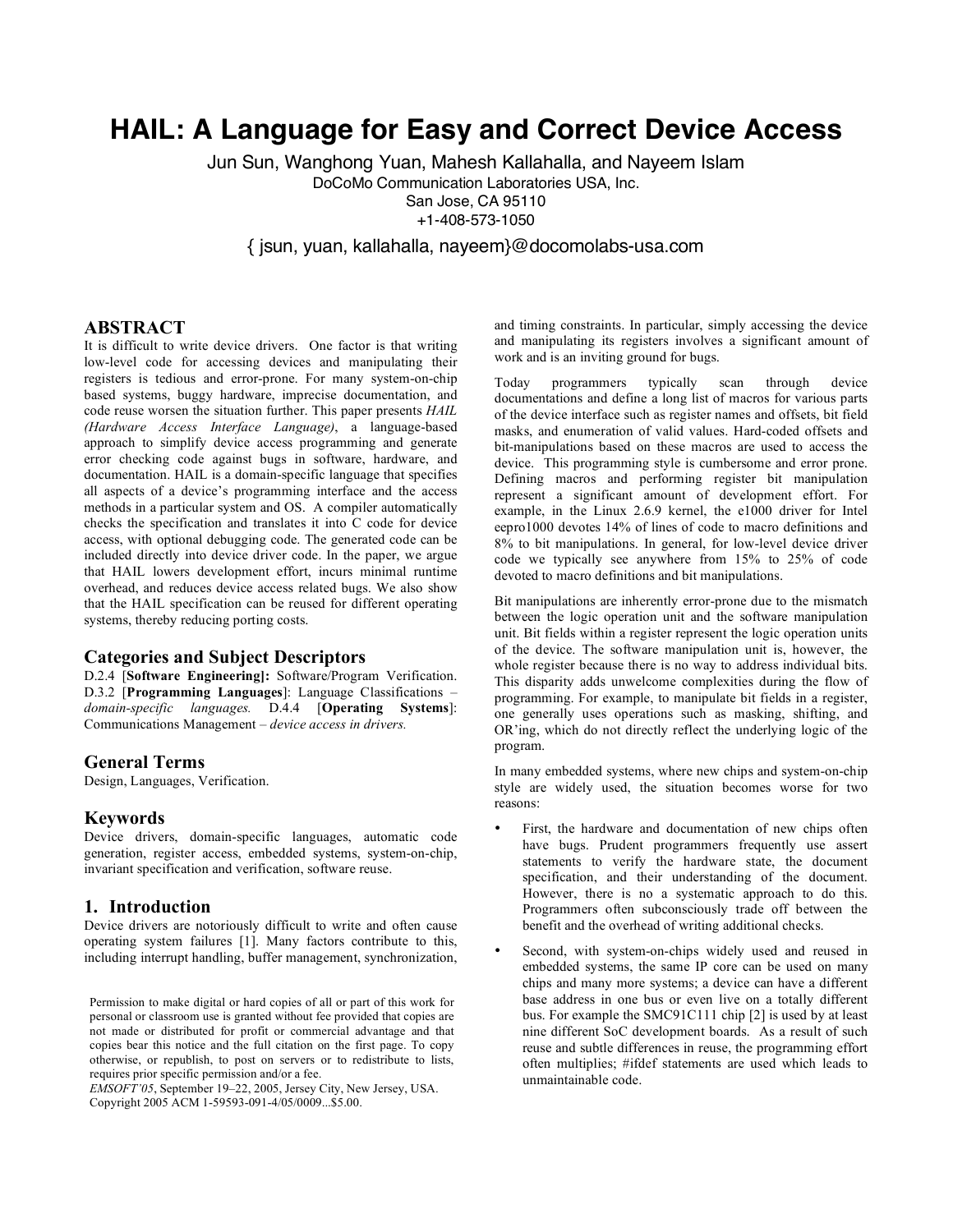To address the second problem, programmers typically abstract the access code and adapt it to individual systems. Such an abstraction for device access, however, is driver-specific and hence cannot be easily shared with another device on the same bus. It is also difficult, even impossible sometimes, to abstract device access for future versions of the same chip and for future buses the device may attach to.

In this paper we present a domain-specific language, called HAIL (Hardware Access Interface Language), that simplifies device access and provides guards against access-related bugs in software, hardware or documentation. HAIL allows programmers to specify devices and their associated buses in a structured descriptive language that mostly consist of attribute/value pairs. A complete specification consists of four parts: register map, invariants, address space, and device instantiation. The first two parts describe device registers and constraints on their access, the third part describes one or more buses the device is attached to, and the last part describes an instance of the device by associating it with the bus. The decomposition of the specification into four parts improves the reuse of the specification. For example, the same device can live in different address spaces while multiple devices can share the same address space. The HAIL compiler then checks for the consistency of the speciation and translates the specification into C code for accessing registers and their bits. The compiler also generates optional debugging code that checks for any violation of device-access constraints at run-time.

HAIL contributes to advancing the domain-specific language approach of synthesizing hardware access code, especially for embedded systems. Specifically HAIL has three main unique features.

- HAIL decomposes hardware access specification into four orthogonal parts, not only making it possible for multiple parties to supply the specification but also increasing the reuse of the specification. The specification reuse is easier and safer than code reuse.
- HAIL introduces invariant specification and generates runtime debugging code for a wide variety of software bugs and hardware bugs.
- HAIL's syntax and semantics are strongly motivated by and closely mirror typical hardware specification, which should lower the effort of adoption and usage.

The rest of the paper is organized as follow. In next section, we compare HAIL with related work. HAIL is presented and detailed in Section 3, followed by a case study in Section 4. Section 5 presents some additional features of HAIL. Section 6 describes the experimental evaluation. Finally, Section 7 concludes this paper.

# **2. Related Work**

A device driver has three logical programming interfaces: hardware access, kernel service access, and driver service export to applications or kernel. The driver code encodes two run-time models: the device hardware run-time model and the OS driver run-time model. A very ambitious approach towards easy and correct driver programming is to synthesize the driver completely from a specification, encompassing all the above programming and run-time aspects. Wang et al. [3] proposed a formal specification of device behavior so that a complete OS-aware driver can be synthesized. Conway et al. [4] devised a high-level domain-specific language for driver development. Both pieces of work assume device access through memory-mapped IO at a fixed or variable base address. In the preliminary results, many aspects of programming interfaces and run-time models are simplified in order to facilitate implementation.

Previous work on hardware/software co-design focuses on generating functional-level device access routines for software and VHDL specification for hardware [5]. This approach is typically used for ASIC design, where the actual register-level device access is trivialized. By contrast, HAIL focuses solely on generating device access code at the register (or bit-field) level and addresses the handling of much more complex bus structures.

In many regards HAIL is similar to Devil, which also translates high-level device description into register-level device access code [6, 7]. HAIL, however, differs from Devil in four ways. First, Devil targets PC systems, while HAIL targets embedded systems, which make wider use of system-on-chips and have more varieties of buses. Second, a Devil specification is programming oriented and uses C style description, while a HAIL specification is hardware attribute description oriented. Third, HAIL captures additional important attributes of registers such as fixed values for read/write and read with side effect. Finally and more importantly, HAIL introduces a formal invariant specification that generates run-time debugging code to catch a wide variety of software and hardware bugs.

Commercial tools exist to aid driver programming, especially for device access. Examples are WinDriver and KernelDriver [8] and DriverStudio [9]. These products usually target one particular OS and one class of devices (such as PCI devices). While they facilitate driver development for the intended applications, they don't apply for general driver programming.

HAIL uses invariant specification to express inherent constraints in device access and device state. HAIL compiler automatically generates run-time debugging code to ensure that invariants are preserved at run-time. This approach is related to defensive programming research such as formal method for assertion by Rosenblum [10] and contract checking wrappers by Edwards et al. [11].

HAIL is also remotely related to code verification in simulated run-time environments [12, 13, 14]. In both cases the generated run-time debugging code performs consistency check against a run-time model or a valid state transition machine. The latter work, however, typically use hand-crafted code, instead of invariant specification, to perform more extensive static analysis and check for more complex and more specific constraints.

# **3. Hail Specification**

# **3.1 Overview**

HAIL specification consists of four parts: (1) register map description, which describes the various device registers and bit fields, (2) address space description, which describes the mechanisms for accessing a bus, (3) device instantiation, which describes the actual instantiation of the device in the particular system, and (4) invariant specification, which describes the constraints on accessing the device.

The register map description and invariant specification in HAIL specification are usually translated from device documentation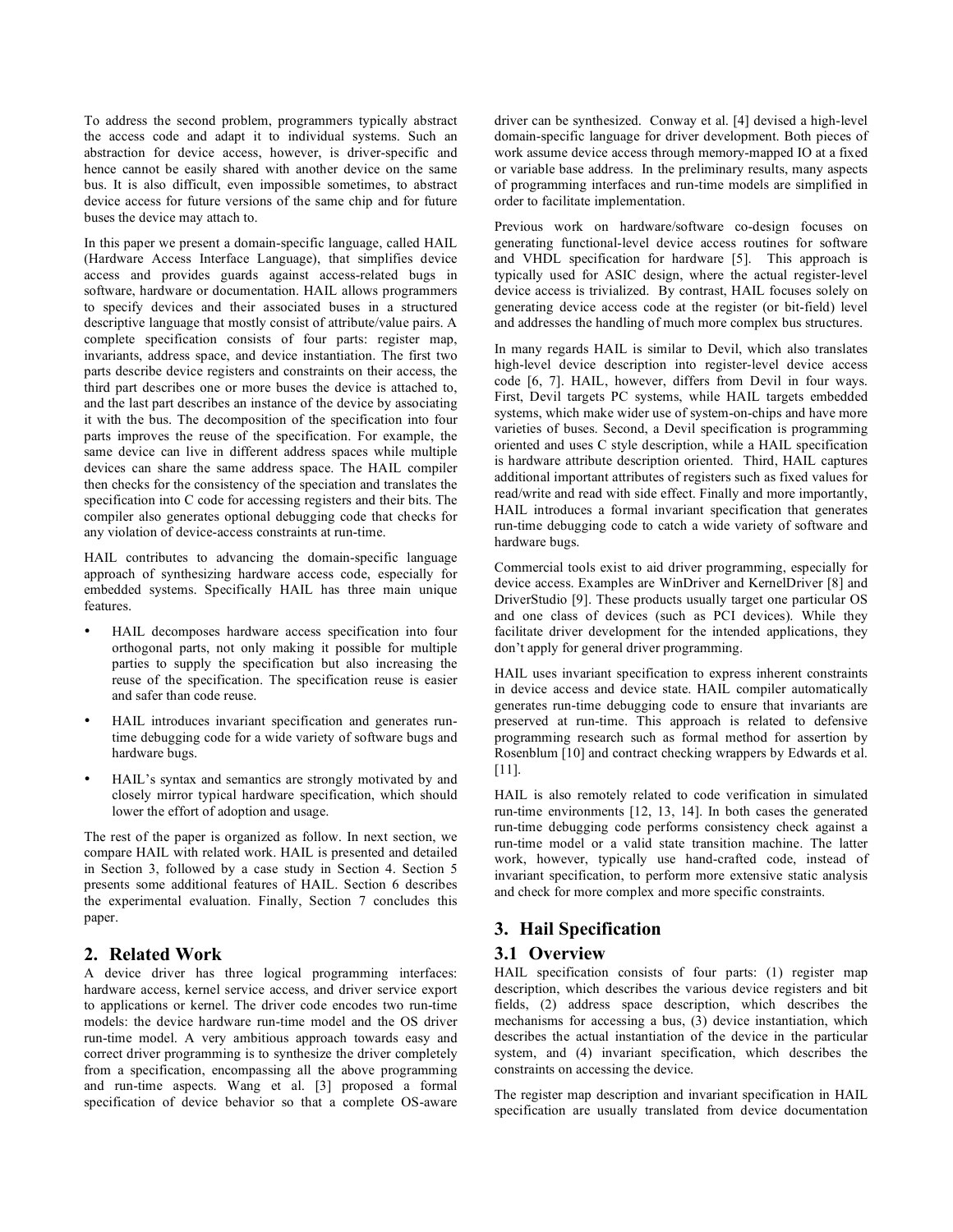directly. The address space specification depends on the system /CPU architecture and sometimes the OS. Device instantiation is tied to the specific driver's needs.

A HAIL compiler translates the specification into C code for accessing registers. In a simplified view, the generated code is a list of get  $xxx()$ /set  $xxx()$  for all registers and bit fields, put together in a C header file. Optionally the generated code can also have run-time debugging code that catches any violations of the specified invariants.

The device driver includes the generated header file and uses the get  $xxx()$ /set  $xxx()$  function to access the device registers, without concerning about the underlying device base addresses, bus attributes, data width, endianess and etc.. Additionally, the device driver can manipulate bit fields directly using these functions and hence avoid many explicit bit manipulations.

Figure 1 illustrates the HAIL approach. In the next subsections, we describe each of the four parts of HAIL specification. In Section 4, we present a case study of HAIL.



**Figure 1 - Overview of HAIL**

### **3.2 Register map description**

Registers are the software interface of a device. A *register map* is composed of a set of logically coherent registers that reside on the same bus. A device can have one or more register maps. For example, a typical PCI device has three register maps, one each for PCI configuration, PCI memory, and PCI IO space.

Each register consists of a set of bit fields. In register map description both register and bit field have a list of attributes such as name, size, and accessibility (read-only, write-only, or readwrite). A readable register or bit field can be *static, volatile* (i.e., two adjacent reads may return different values), *volatile\_se* (volatile with side effect for reading), *fixed* (always the same return value), or *dont\_matter* (as in reserved bits). A writable bit field may require a default value to write when its neighboring fields are modified. This attribution is called *default\_write,* and it

can be *fixed, dont\_change* (i.e., the value of this bit should be preserved), or *no\_default.*

In general, register map description can be easily translated from the device documentation. For example, Figure 2 shows a segment document for register LCR (line control register) in universal asynchronous receiver/transmitter (UART) device [15], and Figure 3 shows its corresponding description in HAIL.

| <b>Bits</b> | Access    | Name        | Description                                                                                                                             |  |  |  |
|-------------|-----------|-------------|-----------------------------------------------------------------------------------------------------------------------------------------|--|--|--|
| 31:8        |           |             | reserved                                                                                                                                |  |  |  |
|             | <b>RM</b> | <b>DLAB</b> | Divisor Latch Access<br>$0 =$ access TX, RX, and IER<br>$1 =$ access DLL and DLM                                                        |  |  |  |
|             |           |             |                                                                                                                                         |  |  |  |
| 1:0         | <b>RM</b> | WI S        | Word Length Select<br>$0b00 = 5$ - bit character<br>$0b01 = 6$ -bit character<br>$0b10 = 7$ -bit character<br>$0b11 = 8$ -bit character |  |  |  |

**LCR Bit Definitions** Physical Address 0xBASE\_000C

#### **Figure 2 - Documentation for Register LCR [16]**



#### **Figure 3 – HAIL Specification for Register LCR**

Note that in Figure 3 we do not have all attributes for the register and bit fields (such as read value and default write). HAIL allows one to specify a set of default attributes. Any unspecified attributes will implicitly take the default values.

The register map description is only related to the device itself and is independent of the bus, system and OS. Therefore, we envision that the device vendor writes the register map description and distributes it along with the device documentation

# **3.3 Address space description**

In a system a device is always attached to a bus, or *address space*, which dictates how the CPU can access the device registers. The CPU accesses an address space through certain instructions. A CPU with a memory management unit (MMU) can access the CPU virtual space through regular memory read and write instructions. Some CPUs can also directly access additional address spaces. For example, in the i386 architecture, the CPU can access an IO space through special instructions such as inb and outb; in the Sparc64 architecture, the CPU can directly access 256 different spaces.

If a device is attached to an address space that is not directly accessible to the CPU, the address space must be mapped into one that is. The most common method is to map a window in such an address space to the CPU virtual space. Suppose a window  $[x, x+s]$  is mapped at base address, b, and the register in the space has an offset, y, where  $x \le y \le x + s$ , then the CPU can read and write the register through  $*($  unsigned int  $*)$  (b+y-x).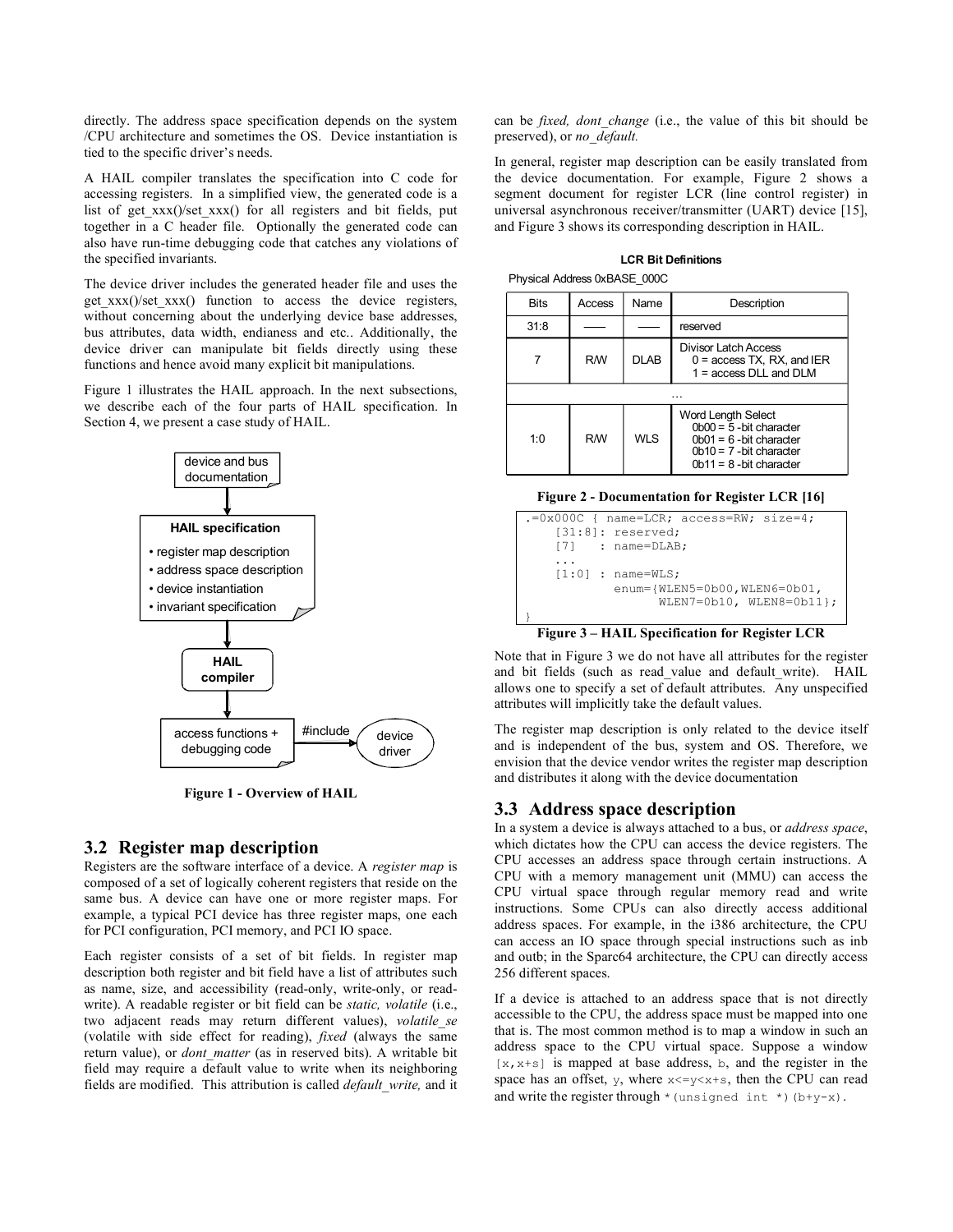In HAIL, the address space description is separated from the device description (i.e., register maps of the device). As a result, devices on the same bus can share the same address space description. In fact the system vendor or the OS porting engineer can provide the address space description for the whole system before driver development starts.

Further, in HAIL address spaces and mappings between them are specified separately. An address space has attributes such as name, supported data width, and endian-ness that are independent of the mapping. For address space mapping, we define a list of attributes including name, base address, mapping window, and endian swapping. Figure 4 illustrates the relationship among devices, address space, and space mapping in a simple one-level mapping scenario. In more general and complex cases, there can be multiple levels of mapping in order for the CPU to access an remote address space.



**Figure 4 - Address space and space mapping**

The separation of address space description and space mappings not only makes specification simpler but also makes it more flexible and expressive. For example, consider a MIPS system running in big endian mode with a little endian PCI bus. If the host-PCI controller does automatic endian swapping, the mapping will have an endian swapping attribute. As a result HAIL will not generate endian swapping code in register access functions. If the host-PCI controller does not perform endian swapping, a one-line change in the HAIL specification will yield the correct code with proper endian swapping.

In addition to memory mapped address spaces, HAIL also supports *gated spaces.* A typical such space is usually accessed through a pair of address/data registers such as many implementations of i2c bus. For gated space, HAIL resorts to a set of externally defined read/write functions.

Sometimes it is useful to treat a memory mapped space as a gated space. For example, PCI configuration space is typically mapped into CPU virtual space. However, Linux already defines a set of functions for accessing PCI configuration registers. This makes it preferable to specify the PCI configuration space as a gated space and supply the proper wrapper functions to call the underlying Linux functions.

# **3.4 Device instantiation**

Device instantiation defines an instance of a device by associating every device's register map to a specific address space. When associating a register map with an address space, the instantiation specifies a base address for the register map (which can be a statically fixed address), a literal (which is defined as a macro or a variable by the driver or OS environment), or a HAIL variable (which needs to be set by driver at run-time).

Figure 5 shows the instantiation of the UART device (Figure 3) in Arcom Viper board.

```
instantiate myuart as UART {
 multi instance = no;seria\bar{l} reg map => cpu virtual {
    base adress = static(0xF8100000);
  };
}
```
### **Figure 5 – Device instantiation for UART**

### **3.5 Invariant specification**

Invariants are constraints that the device must satisfy at runtime. In general, constraints fall into two categories: logical constraints and sequential constraints. We next describe them and the resulted debugging code in detail.

#### *3.5.1 Logical constraint*

Logical constraints are boolean expressions on register values. For example, in an UART the DLAB bit must be set to 1 to access the DLL and DLM registers. A violation of this constraint indicates the programmer may have forgotten to set DLAB bit before accessing DLL and DLM registers. Logical constraints also help to catch hardware bugs. For example, in an Ethernet controller the transmit overflow error bit and the transmit underflow error bit should never be set at the same time. A violation of this constraint indicates a hardware error.

In HAIL, we use *(pre\_condition) {actions} (post\_condition)* to describe a logical constraint, where actions are register read and write and the *pre\_condition* and *post\_condition* are the pre- and post- assertions for the actions. For the UART example in Figure 3, there are two logical constraints

```
(r(DLAB) == 0) (r(RX), w(TX), rw(IER))(r(DLAB) == 1) \{rw(DLL), rw(DLM)\}\
```
indicating that the DLAB bit needs to be 0 to access register RX, TX, and IER and be 1 to access DLL and DLM (see the description of register LCR in Figure 2).

#### *3.5.2 Sequential constraint*

If each read/write access to a register is viewed as an event, sequential constraints specify the acceptable order of the events. For example, when a NEC Ethernet controller needs to send a command to the transceiver, it first puts the write command code to its own command register and then puts the value into its data register. This event sequence -- writing a write command into command register immediately followed by writing a data into the data register -- is the only allowed sequence to send a command to transceiver.

In HAIL, we describe sequential constraints with a syntax inspired by research on temporal logic [16]. Specifically, each sequential constraint is a sequence of events connected by sequence connectors,

event =x> event =x> … =x>event

where event is a logical constraint (i.e., access of a register with optional pre- and post-condition) and the connector  $=x$  can be one of the following three:

 $A = i > B$ : Event A is immediately followed by event B; no other event can occur in between.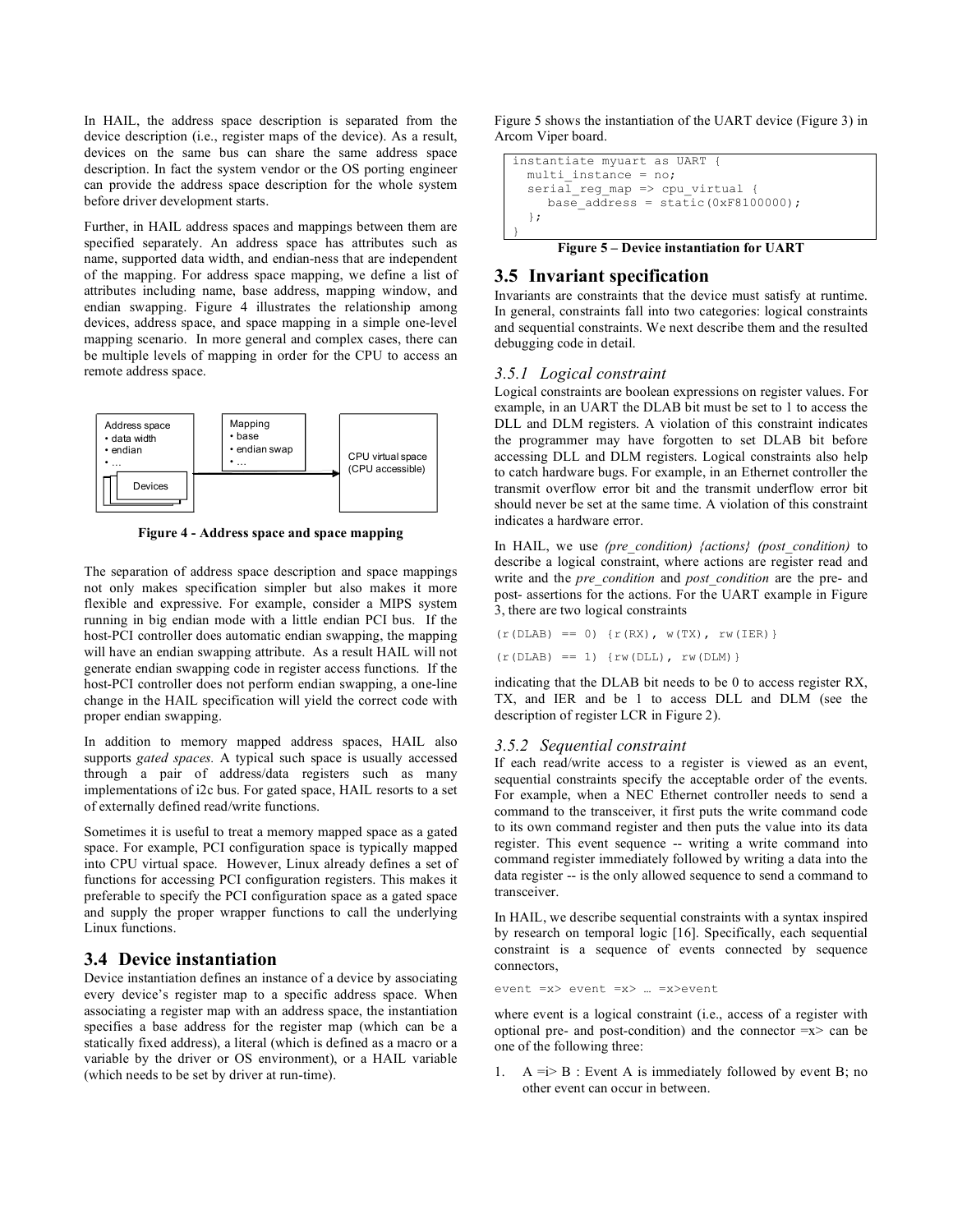- 2. A =e> B : Event A is eventually followed by event B; no other event in the sequence can occur in between.
- 3. A  $=\infty$ B : Event A is optionally followed by event B; no other event in the sequence can occur in between, except for the first event whose occurrence terminates the current sequence and restarts the same sequence.

For the above NEC Ethernet controller example, we can express the sequence constraint as follows;

```
\{w(MADR)\} = i > \{w(MWTD)\}
```
where w(MADR) represents the write to the command register and w(MWTD) represents the write to the data register. The following is a more complex example for reading codec register in an AC97 controller.

```
\{w(CODEC WR) } = o >
  (r(CODECWRWRC) == 1 & r(CODEC_RDRRDYA) == 1){ r(CODEC_RD_RRDYD) }
  (m(CODEC\ \overline{WR}\ \overline{WADDR}) == m(CODEC\ RD\ RADDR))
```
There are two events in the example: the first one is simply setting the WR register. The second event is reading the data back from RD register. However, two pre-conditions must satisfy: the preceding write indicates data read command (WR\_WRC==1) and the data is ready for fetching (RDRRDYA==1). Furthermore it has a post-condition that register offset passed in when setting WR register (CODEC\_WR\_WADDR) must be the same as the register offset read back (CODEC\_RD\_RADDR). The  $=o$ > connector means that writing WR is a necessary but not sufficient predecessor to reading RD.

### *3.5.3 Run-time debugging code*

The HAIL compiler generates optional debugging code for both logical and sequential constraints. In particular, for each logical constraint the compiler inserts the pre- and post-assertion code before and after, respectively, the corresponding register access. For each sequential constraint the compiler generates a state machine for the whole sequence.

At run-time, when the driver accesses a register, the debugging code first checks the pre-conditions. It then checks all state machines. If any machine reaches an error state, it indicates a violation for the corresponding sequential constraint. Finally, after accessing the register, the debugging code checks the postcondition. The following pseudo-code illustrates the structure of run-time debugging code.

```
type get_reg(){
   HAIL ASSERT(pre);
   HAIL_CHECK STATES();
   x = *(unsigned int*)(base + offset);
   HAIL ASSERT(post);
   return x;
}
```
# **4. A Case Study**

In this section we look at another UART example which illustrates all four elements in HAIL specification together. We also examine the generated code and its usage by the driver.

This UART has similar register layout as the one discussed earlier [15] but lives in PCI IO address space. The system is a MIPS board running in big endian mode. The OS is Linux, where PCI

IO space is mapped into the CPU virtual space at the base address denoted by a global variable mips io port base.

```
/* part 1: register map */
device UART {
  register_map map {
    . = 0 \times 0 {
      RX;
      size=4; access=RO; read value=volatile;
       [31:8]: reserved;
      [7:0] : RX;
    }
            }
    . =0 \times c {
      LCR;
      size=4; access=RW;
      read_value=static;
      default_write=dont_change;
      [31:8]: reserved;
      [7] : DLAB;
      [6] : SBC;
      ...
    }
  }
}
/* part 2: address space */
address_space PCIIO {
  data width = \{1, 2, 4\};
  endian = little;
  ...
}
address mapping PCIIO => CPU VIRTUAL {
  base = literal(mips io port base);
  window = {0x0, 0x200000};
  endian swapping = no;
  ...
}
/* part 3: instantiation */
instantiate myuart as UART {
 multi_instance=NO;
  reg map \Rightarrow PCIIO {base=0x1000};
}
/* part 4: invariant specification */
invariant {
  (r(LCR\; DLAB) == 0) {r(RX)}
}
```
**Figure 6 - Segment of HAIL specification for UART**

Figure 6 is an excerpt from the complete HAIL specification for the UART controller. Part 1, the register map description, defines register names, bit field names, and their accessibility (read-only, read-write, etc). In this example we only show the definition of RX register and the partial definition of LCR register. The RX register is defined as being at offset 0x0 in the register map. It is 4 byte in size, it is read-only, and successive reads can return different values (volatile). The upper 24 bits are reserved while the lower 8 bits contains the received byte during receiving. In a similar fashion, the LCR register is defined as being at offset 0xc, has read/write access, static read value and a "dont change" default write value.

In essence, except for the "size" attribute, the attribute values specified at register level are the default values for the bit fields within the register (with the exception of "reserved" bit field, obviously). For example in the case of LCR register, default\_write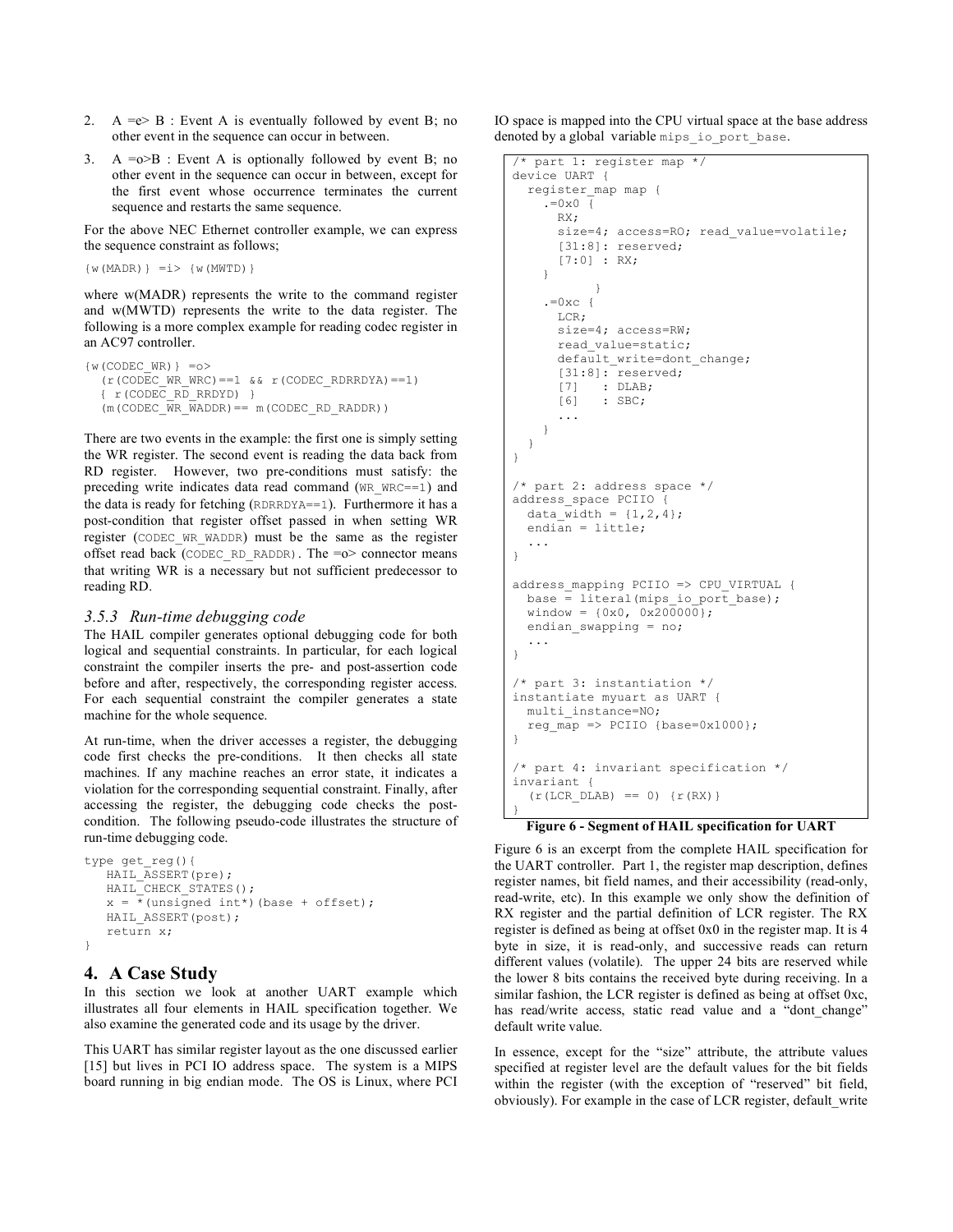is an attribute for bit fields only, indicating the value of a bit field should be preserved during the modification of its neighboring bit fields. Specifying this attribute at the register level gives the default values for all bit fields in LCR. If a bit field has a different value for an attribute, it can simply re-set the attribute following its definition (Not shown in Figure 6). In practice, for example, it is quite common for one bit to be volatile while the rest of the register is static.

Part 2 of the HAIL specification is the address space description. In this example the UART controller lives in the PCI IO space, a window of which, ranging from 0x0 to 0x20000, is mapped to CPU virtual address space at a base address denoted by *mips\_io\_port\_base*. The total mapped region is 2MB in size. The first part of the specification specifies the characteristics of the PCIIO space such as supported data widths and endian-ness. The address\_mapping description captures the mapping of the PCIIO space to the CPU virtual space. Specifically we notice that the "endian swapping" attribute is "no", which indicates no endian swapping in hardware (the host-PCI controller). Since the host is running in big endian mode and PCI IO space is little endian, we will need to swap the data in software when accessing PCI IO space.

Part 3, the device instantiation, is a simple matter of associating register maps with address spaces. In this case, a device "myuart" is instantiated as type UART. Its attributes specify that there is to be only one instance of the device, and that its register map is at the base address 0x1000 in the PCI IO space.

Part 4, the invariant specification, lists a simple invariant clause: DLAB bit must be 0 when the RX register is read. In specifying the complete UART, we have 10 such invariant clauses. In general simple invariants are typically derived from limitations on register manipulations. Complex invariants are usually embedded in device behavior models described in the device documentation.

```
...
#define LCR_DLAB_MASK 0x80
#define LCR_DLAB_SHIFT 0x7
#define RX_RX_MASK 0xFF
#define RX_RX_SHIFT 0x0
...
inline unsigned int get_RX(void) {
   HAIL ASSET (get LCR_DLAB() == 0);
    return HAIL_SWAP(* (unsigned int*)
            (mips io port base+0x1000-0+0)));
}
inline unsigned char get RX RX(void) {
   unsigned int reg_val;
    reg val = get RX();
    return (reg_val & RX_RX_MASK) >>
            RX RX SHIFT;
}
...
inline unsigned int get_LCR(void) {
   return HAIL_SWAP(*(unsigned int*)
          (mips io port base+0x1000 -0+0x0c));
}
inline unsigned char get_LCR_DLAB(void) {
   unsigned int reg val;
    reg_val = get_LCR();
   return (reg_val & LCR_DLAB_MASK) >>
            LCR DLAB SHIFT;
}
inline void set_LCR_DLAB(unsigned char val) {
   unsigned int reg val;
    reg_val = get LCR();
```

```
reg_val = (reg_val & ~LCR_DLAB_MASK) |
((val << LCR_DLAB_SHIFT) & LCR_DLAB_MASK);set LCR(reg_val);
}
...
```
**Figure 7 - Segment of generated code for UART**

Figure 7 shows a segment of the generated code for the UART. We can see that a set of get\_/set\_ functions are generated for each register and bit field. In case of get\_RX(), a piece of debugging code is generated to check the invariant condition. Such debugging code can be turned on and off through a HAIL compiler option. Since the host endian format is different from the PCI IO endian format, the generated code correctly performs swapping at appropriate places.



**Figure 8 - Serial driver using HAIL generated code**

Figure 8 shows the change to one line of code in the Linux serial driver before and after using HAIL generated code. We would like to point out the improved clarity in the driver code.<sup>1</sup>

# **5. Implementation and Discussions**

The HAIL compiler is written in C. The front end uses Lex and Yacc to generate an abstract syntax tree from the HAIL specification. The back end checks the specification (e.g., missing bit fields) and generates C code for accessing devices, which is used by the device driver. We next discuss some additional features of HAIL and various error checking capabilities in HAIL.

# **5.1 Simplifying specification**

As we discussed in Section 3, a HAIL specification is often a straightforward and simple translation from the device and bus documentation. To further ease the task of writing the specification, we added the following convenience features:

- **Default attributes:** In the register map, users can supply default attributes for all registers that otherwise must be specified for individual registers.
- Shorthand: HAIL defines shorthand macros for many commonly used attributes. For example, ro means access=read\_only.
- **Macros:** HAIL allows users to define macros for valid bit field values. Using these macros improves the readability of the driver code. In addition, HAIL automatically generates run-time code to check for invalid write arguments and returned read data.

# **5.2 Chip revision support**

1

In embedded systems devices often evolve rapidly. For parametertype changes such as register stride (the default offset between

 $1$  Note in the transformation we also lost the instance parameter, info, because in this particular case we instantiated myuart as a single-instance device. HAIL supports multi-instance instantiation which can correct this problem.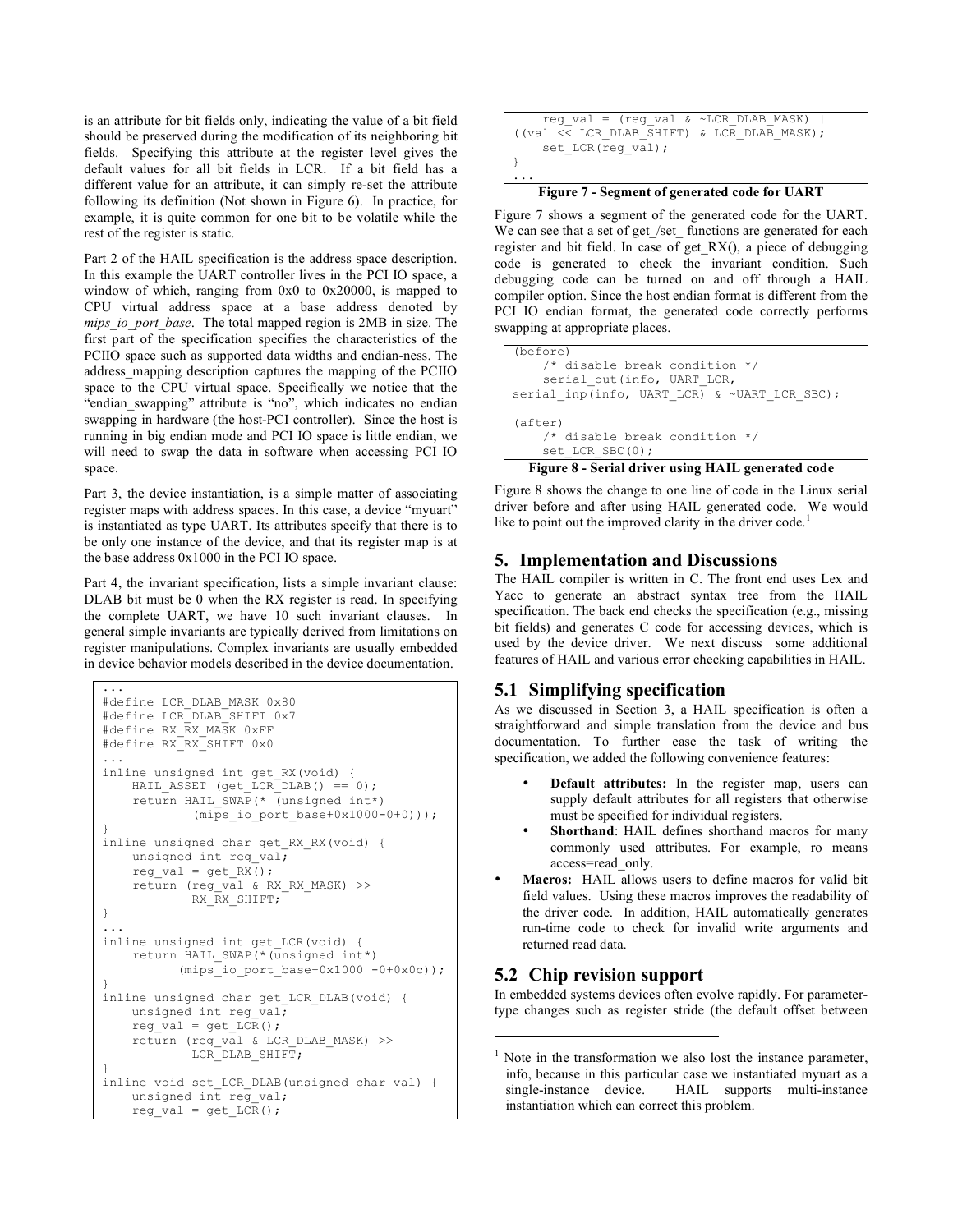two consecutive registers), register size, bus width, HAIL already has adequate support. For register or bit field removal, modification or addition, HAIL provides a simple supplementary revision specification.

Figure 9 illustrates revision specification with a hypothetical example. A new revision of the chip can inherit the register map description from the existing revision through "derived from" keyword. One can delete an existing register through "remove" keyword (such as reg\_X). One can add a new register through a regular register definition (such as reg\_Z). To modify an existing register one can simply remove it and then add it back with the same name at the same offset (such as reg\_Y).

```
device A derived from B {
    remove reg_X;
    remove reg_Y;
    .=off Y {req Y; …}
    .-offZ {regZ; …}
};
```
**Figure 9 – Illustration of revision specification in HAIL**

# **5.3 Supporting multi-bit-field manipulation**

HAIL tries to promote the separation between logical bit manipulations from actual register accesses. Sometimes, however, it is desirable or even mandatory to manipulate multiple bits together. For example, we may need to disable or enable certain interrupt bits of an interrupt mask register at the same time. To support such multi-bit-field manipulation, the HAIL compiler generates memory-based bit manipulation functions in addition to the regular register access functions. The driver code then looks like the following.

```
x = get_reg();mem_set_reg_bitfield_A(&x, A_val);
mem_set_reg_bitfield_B(&x, B_val);
…
```
#### set\_reg (x);

# **5.4 Error checking with HAIL**

HAIL helps programmers catch various errors that are common in conventional driver development. Many of these have been discussed in the previous sections; we list them here for a complete overview.

### *5.4.1 Inconsistent specification*

In addition to basic syntax errors, HAIL compiler can catch various semantic errors during HAIL specification compilation time. For example, when we worked on a SMC91C111 Ethernet controller, we found a potential bug in the specification: The TXENA bit has a "volatile" read attribute and a "dont change" default write attribute. "dont\_change" means that writing its neighboring bits requires reading TXENA to preserve its old value, which is impossible due to the "volatile" read attribute. In this case, the HAIL compiler generated a warning.

In general, several kinds of inconsistencies can be present in the HAIL specification. For example, one must not specify the default write attribute for a read-only register. For another example, when an address space is mapped to CPU virtual space through a cascading list of address spaces, all the spaces in the list must support at least one common data width. Otherwise there is no appropriate CPU instruction to access the device in the remote address space.

### *5.4.2 Correct by void construction*

Based on certain attribute values HAIL compiler may intentionally generate void functions that simply have a "#error" statement. If such functions are used in a driver, a C-compile time error will happen with a detailed explanation for the error.

For example, if a register is read-only, the "set" function for this register will be such a void function. More subtly, if a bit field has the default write attribute being "no default", all bit field setting functions for its neighboring bit fields will be void functions since one cannot simply set them individually.

### *5.4.3 Hardware state checking*

For register or bit fields with fixed read values, HAIL generates code to verify their return for each read. If any mismatch happens, a run-time error is reported.

### *5.4.4 Driver parameter checking*

The HAIL specification may put limitations on the values of a register or a bit field, set either explicitly through "fixed" read attribute or implicitly through "enum" macro definition. In either cases the HAIL compiler generates checking code to catch any violations during run-time.

### *5.4.5 Invariant checking*

As discussed before, HAIL generates run-time code to check for logical invariants and sequential invariants. Any violation will generate a run-time error.

To implement sequential invariant checking, we recognize that each sequential invariant in essence specifies a state transition diagram. Each state transition diagram has an error state, which indicates a violation of the invariant. In this sense, each invariant corresponds to a finite state machine. At run-time we feed each register access as an event to all the finite state machines corresponding to all the invariant clauses. If any of them enters the error state a run-time error is thrown; it indicates a violation of the corresponding invariant clause.

### *5.4.6 Miscellaneous*

HAIL can perform several other checks that does not fall into the above categories. For example, HAIL can generate run-time code to check whether a register map in a remote address space is mapped within the boundaries of the mapped window.

In addition, the arguments and return values of HAIL generated inline functions are strongly typed. Any violation of data typing can be caught by the C compiler.

# **6. Experiments and Results**

HAIL promises to lower development effort, to help debug code, and to improve portability. To validate these claims, we did various experiments on an Xscale PXA255 based development board called Viper from Arcom. We did the experiments on both Linux and NetBSD. Two devices were chosen as the experiment subjects, the on-board UART serial controller [15] and the SMC91C111 Ethernet controller [2].

We wrote the HAIL specifications for both devices from the corresponding device documentation. The HAIL compiler generated device access functions. We then modified the existing drivers in Linux and NetBSD to use the HAIL-generated access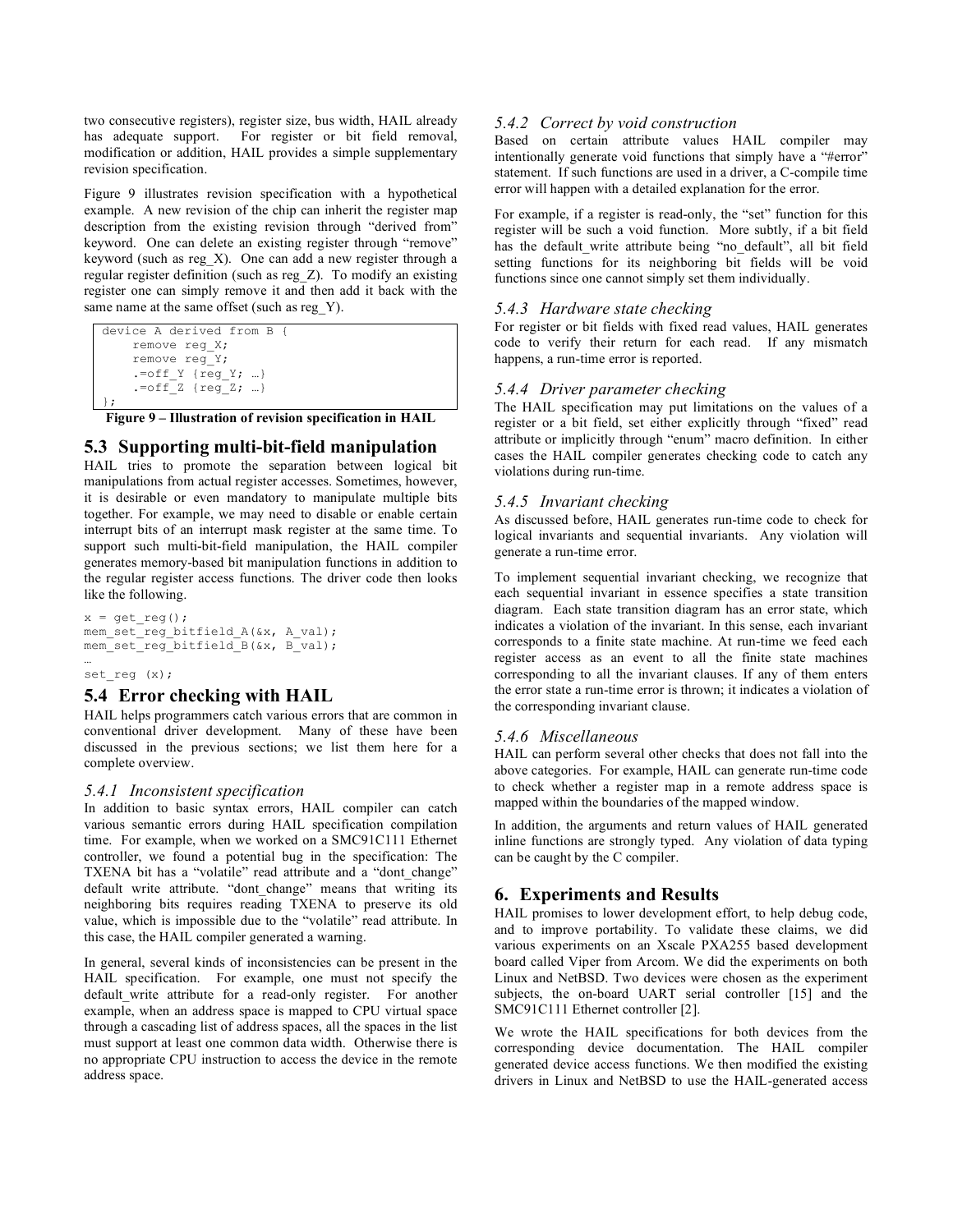functions. In this section, we share the results and provide some insight into the strength and possible weaknesses of HAIL.

In all test cases we observe very similar data between NetBSD and Linux. For clarity we only show the data for Linux here. Complete experiment data are available in [17].

# **6.1 Impact to development effort**

Impact on the development effort is a subjective measure. We attempt to shed some light on this topic by comparing the code sizes and the nature of code changes in our experiments.

The following table, Table 1, shows the various source code sizes for the Linux smc91x.c driver before and after we modified it (based on Linux 2.4.26). All numbers are numbers of lines, excluding comments and blank lines.

|                   | Original<br>driver | HAIL<br>driver | size<br>reduction |
|-------------------|--------------------|----------------|-------------------|
| Macro definitions | 386                | 68             | 82.4%             |
| Bit manipulations | 215                | 108            | 49.8%             |
| Driver code       | 1984               | 1474           | $25.7\%$          |

**Table 1 - Size comparison**

We were able to remove 82.4% of hand-written macro lines and 49.8% of bit manipulations. In exchange, we added HAIL specification which has roughly the same number of lines as the reduced macro lines. This may suggest a saving of pure programming effort. But we believe that the HAIL specification is a simple translation from the device documents, which should incur less effort for the same number of lines. When chip vendor supplies the register map description and OS vendor provides the address space description, the saving is even more substantial.

The smc91x.c driver is used by at least ten different boards. Some have 8-bit buses, some have 16-bit buses and others have 32-bit buses with 4-byte register stride. We notice quite a bit of code reduction happens in the multiple boards support area. With HAIL multiple boards can be accommodated by modifying only the address space description or the device instantiation.

In addition to the size reduction in macro definitions and bit manipulations, there is also a small amount of reduction (85 lines) in other areas. This reduction comes from more compact and logical programming when using HAIL. For example, a typical read-modify-set three line sequence can often be replaced with one-line set\_xxx() function in HAIL.

In our experiment we modified existing drivers. It would be a more accurate experiment if we could develop a new driver from scratch where we can experience the full cycle of a driver development with HAIL. We believe in that case the reduction in development effort will be more obvious due to the worry-free approach of register access and bit manipulations in HAIL.

# **6.2 Impact on driver performance**

To evaluate the performance impact of HAIL, we compare the HAIL-based Ethernet driver with the original Linux driver. In particular, we connect a Viper machine to a PC through a dedicated 100base-T connection. Both machines run Linux. The Viper machine has two versions of the Ethernet driver, the original Linux driver and the HAIL-based driver.

We then run netperf to test TCP streaming bandwidth from Viper to the PC. For each of the two drivers in Viper, we measure the throughput and CPU usage of netperf in the Viper machine. Each experiment is repeated 20 times, and we report the results with a 99% confidence interval being less than 1% of the means.

|  | Table 2 - Performance comparison |  |
|--|----------------------------------|--|
|  |                                  |  |

|            | Original driver | <b>HAIL</b> driver |
|------------|-----------------|--------------------|
| Throughput | $64.20$ Mbps    | 64.15 Mbps         |
| CPU usage  | 99.89%          | 99.69%             |

The results (Table 2) show that HAIL has minimal impact on the Ethernet performance. The main reason is that HAIL generates access functions as inline functions. Most modern C compilers, such as recent versions of gcc, can generate very efficient object code for inline functions and yield almost identical performance as embedded code.

Nonetheless we still see a small and yet consistent degradation in performance (about 0.1% in the example). There are two possible reasons. First one is inherent in HAIL. When retrieving a bit field the HAIL generated code will perform a bit shifting in addition to bit masking to normalize the return value. Depending on the usage of the value, the bit shifting operation may be unnecessary in hand-crafted driver code. Second, in spite of the improvements, compilers still lose a little performance when compiling inline function code. That loss could well translate into the tiny performance degradation here.

We have thought about increasing performance by aggressively caching static register values in memory. That idea turns out to be disappointing. While a memory read is certainly faster than a device register read, a conditional branch checking for the validity of caching data adds overhead. Depending on the speed difference between reading memory and reading device registers, there may not be any performance gain at all. In addition, caching data could cause race conditions for registers that are accessed in both process context and interrupt context.

# **6.3 Bug findings**

Both UART and SMC91C111 drivers in Linux and NetBSD are mature drivers in existence for many years. They are used by multiple boards and have been well tested. Nevertheless, with HAIL we still found one potential bug in both Linux and NetBSD. Driver normally enables packet transmission by setting TXENA bit to 1. However the device can change the bit from 1 to 0 on error conditions. The Linux driver always set this to 1, which could potentially discard transmission errors. The NetBSD driver always writes back the value read from the bit, which could accidentally disable transmission under a race condition when an error happens.

When one develops a new device driver, we expect the bug finding capability in HAIL to be more valuable. In that case, HAIL can help identify misunderstanding of documents, inconsistent or wrong documentation, hardware bugs or software bugs in the early stage of the driver development.